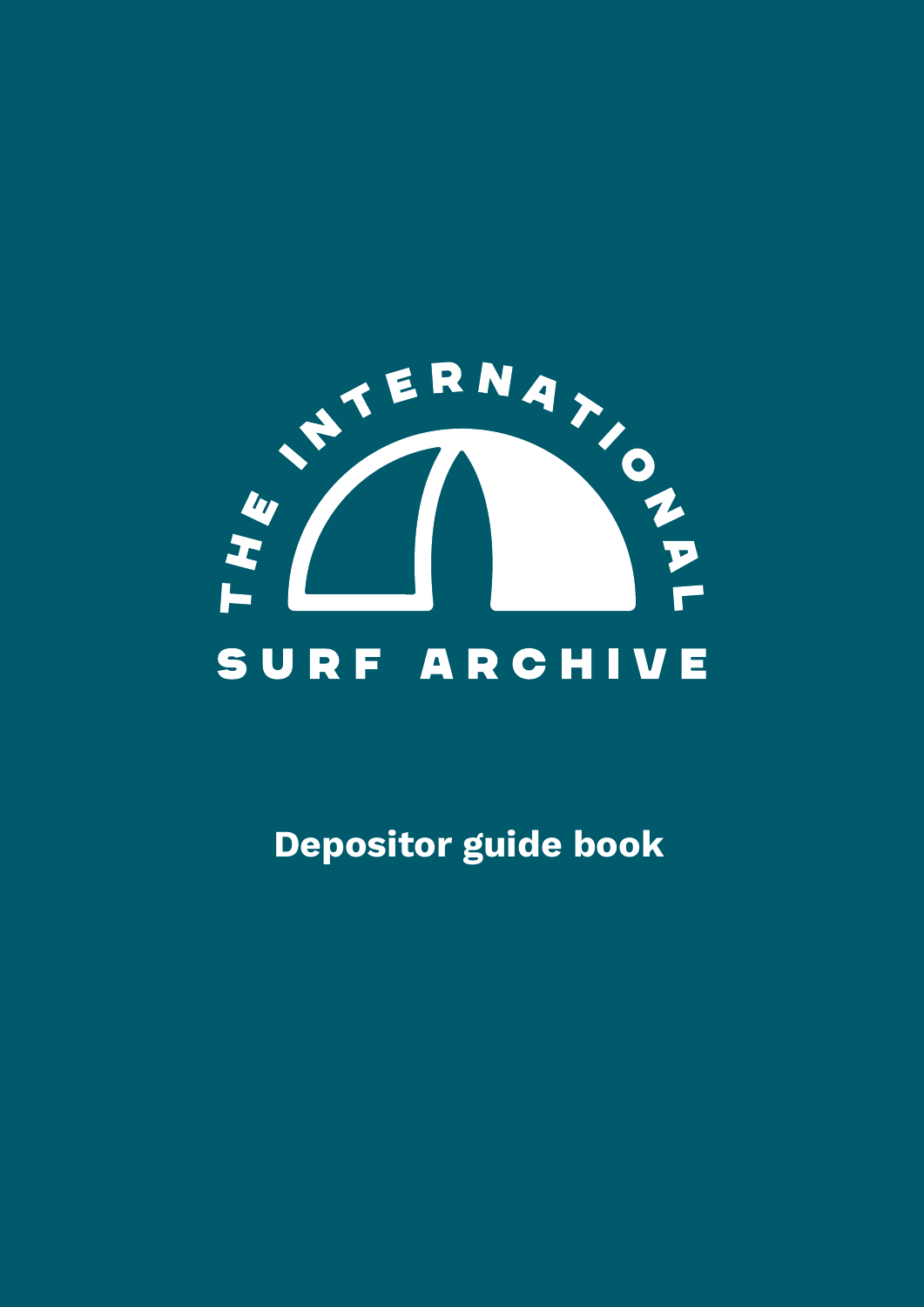

The International Surf Archive (TISA) collects, preserves and promotes all content related to surf (videos, photos, etc.).

Images have always held a central position in the surf universe and the lifestyle surrounding this sport. From the first photographs in the early 20th century to the hours of glory of magazines, from home movies on the beach to the beginnings of Instagram, they contribute to surf culture. Preserving it is essential.

By offering free professional preservation spaces, The Surf Archive is working to achieve this goal. It is located in the South West of France, but its ambition is international.

Our archiving action is based on the following principles:

- Free storage for the depositors
- Free physical and digital storage
- Access and use of the deposited elements regulated by an agreement between depositors and TISA
- -Permanent access to the deposited elements for the depositor or their representative

This guide is for any natural person or legal entity who wishes to deposit their archives at TISA. We also accept donations.

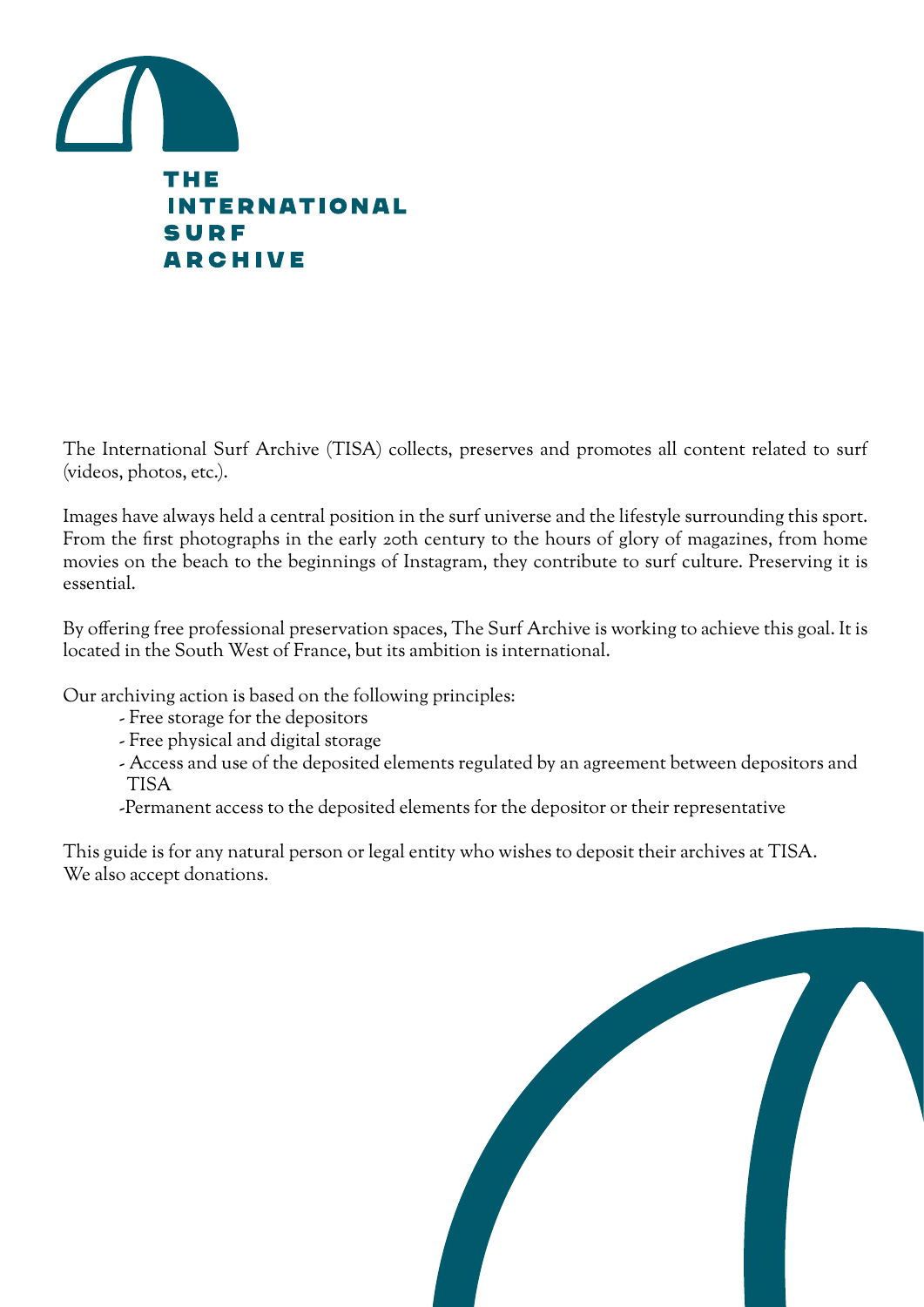# **Summary**

| <b>Introduction</b>                                                                                                                                             | page 2 |
|-----------------------------------------------------------------------------------------------------------------------------------------------------------------|--------|
| <b>The archive</b>                                                                                                                                              | page 4 |
| <b>Presentation</b><br><b>Physical storage conditions</b><br><b>Digital storage conditions</b>                                                                  |        |
| <b>Deposit your archives</b>                                                                                                                                    | page 5 |
| <b>Deposit agreement</b><br><b>Procedure, terms and conditions</b><br><b>Status and rights attached</b><br><b>Use of archives</b><br><b>Anticipated deposit</b> |        |
| <b>Donate your archives</b>                                                                                                                                     | page 7 |
| <b>Donation</b>                                                                                                                                                 |        |

Procedure, terms and conditions

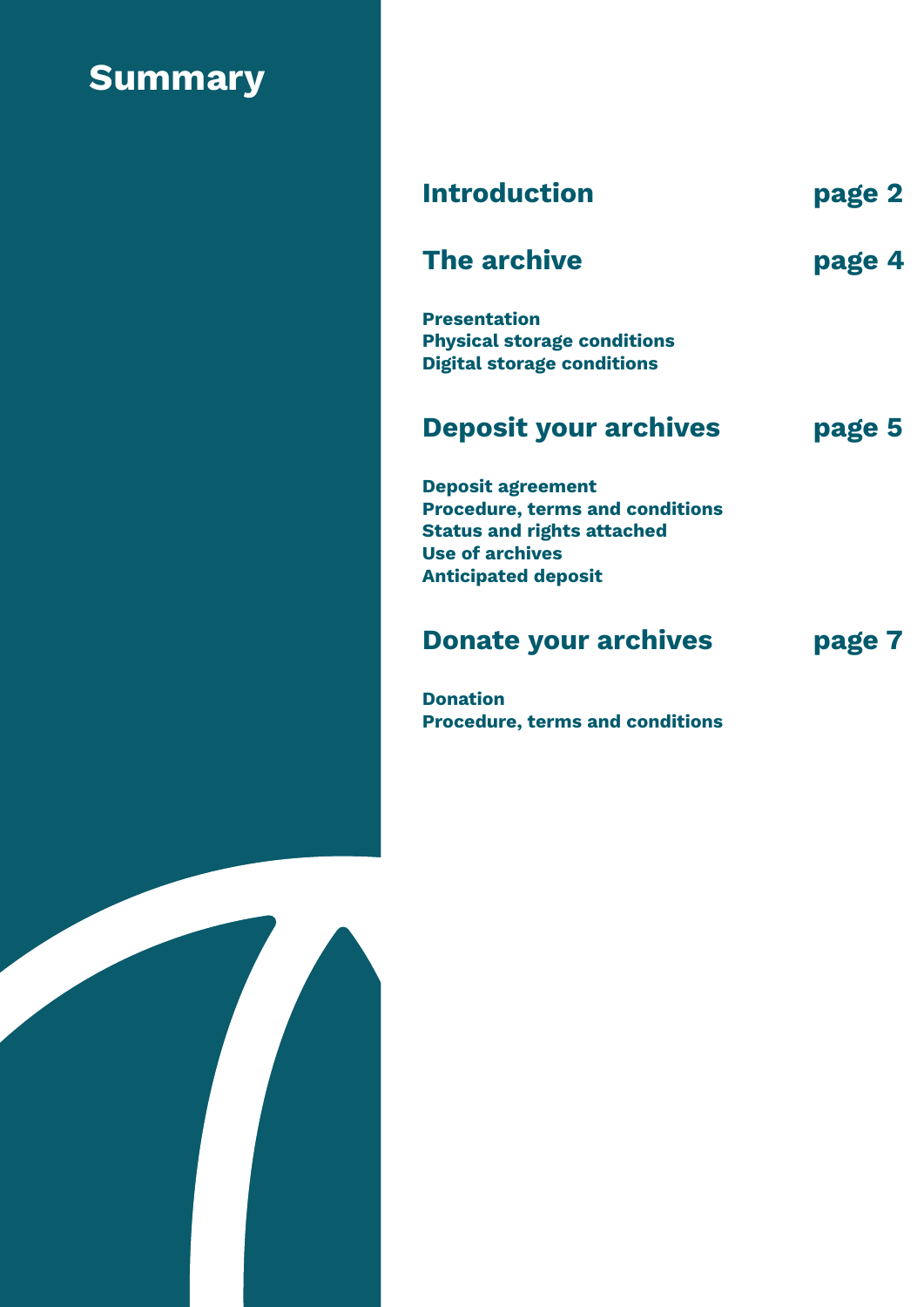# The archive

#### Presentation

The construction of 1100m2 of storage space will begin in the South West of France in 2022.

Respecting international preservation regulations, the spaces will also be built to be environment friendly with the objective of being carbon neutral.

In addition to the storage spaces listed below, TISA also has a workspace dedicated to the digitization of the archives.

Safety is also a major component of the site, therefore the buildings are made to prevent incidents and resist in case of a natural disaster.

## Physical storage conditions

The storage spaces are regulated (temperature and hygrometry) to offer optimum storage conditions adapted to the archives' nature. All the storage spaces are temperature and humidity controlled.

There are 3 temperature scales:

- Cool (12°C / 54°F)
- $-Cold (4° C / 40° F)$
- Frozen ( $O^{\circ}C / 32^{\circ} F$ )

Depending on specific needs, humidity is controlled between 30 et 50 %.

The space is also composed of :

- 2 photo rooms (negatives and slides)
- 1 paper archives and photo printing room
- 3 film rooms (negatives and positives)
- 1 magnetic tapes room (video and audio).
- 1 acclimatation room
- 1 isolation room (vinegar syndrome)
- 1 acclimated work room.

## Digital storage conditions

Our digital storage operates on two levels. A storage on an independent and isolated server that is duplicated on cold storage at another site.

Our climate-controlled data center will offer a gross capacity of 1.2 PB (1 200 00 GB) at first, our setup will allow for a larger capacity up to  $I$  EB (1000 PB).

Our system is linked to a DMAM system offering advanced indexation and easy media management.

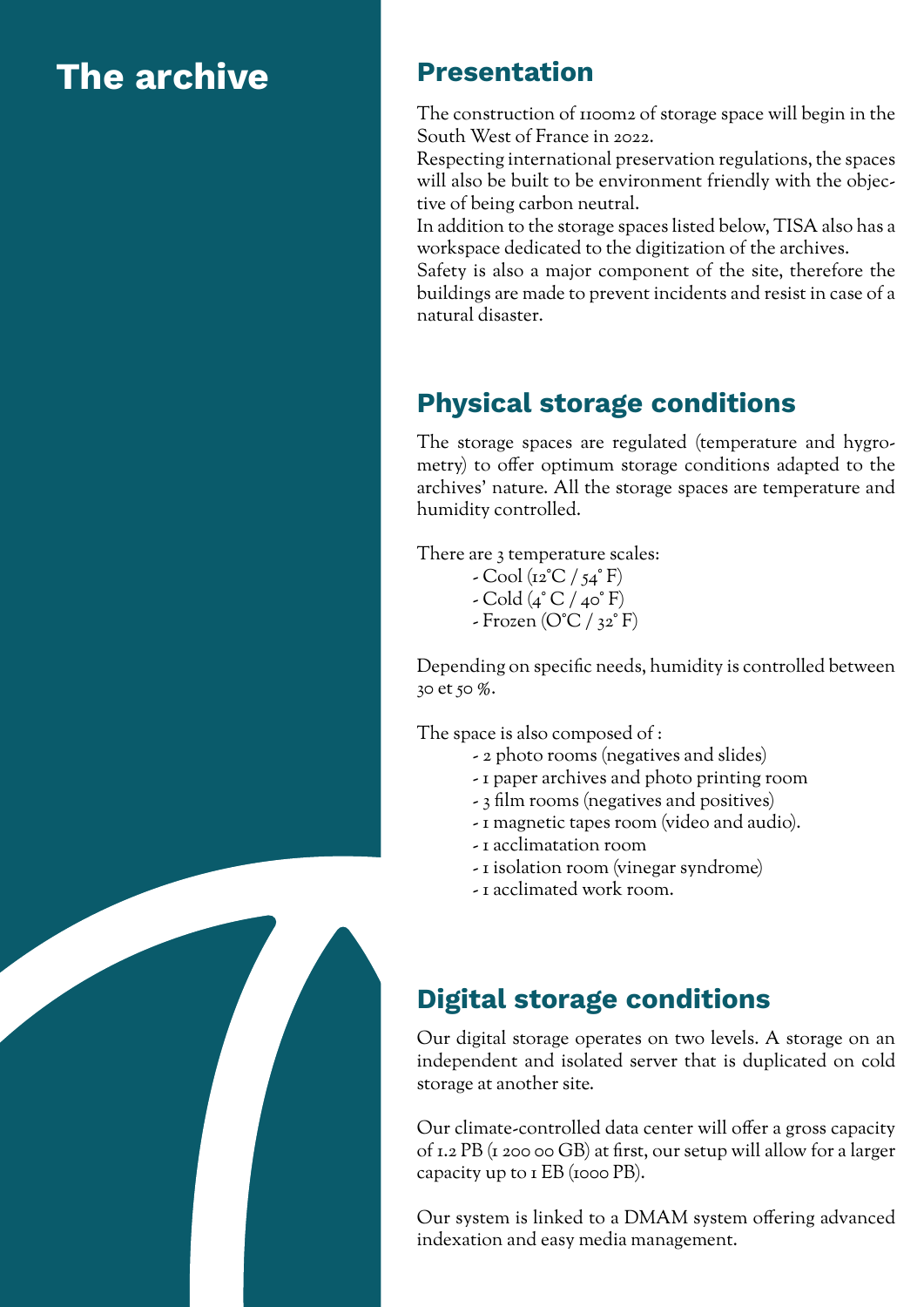## Make a deposit

#### Deposit agreement

Whether you are a legal entity or a natural person, any deposit with TISA is made by establishing a deposit agreement. This agreement is tailored to each situation and establishes the relationship between the depositor and TISA.

The following conditions are defined in the agreement:

- Duration of the deposit
- Use and access conditions
- Rights and duties of both parties
- Withdrawal conditions
- Deposited elements inventory
- Provisional deposit schedule
- Initial cost
- Legal status (rights and elements property)

Depositors will be able to sign agreements starting 2022, prior to the first deposits scheduled for the end of 2023.

### Procedure, terms and conditions

After getting in touch with potential depositors, we begin to draft the agreement. This process typically takes 4 to 12 weeks. Once the agreement has been signed, the deposit takes place according to the provisional schedule established in the agreement.

Storage is free for the duration of the agreement. To deposit you do not need to be a TISA member, but we do encourage depositors to join TISA when making a deposit. Except for special cases, the depositor can ask for a temporary withdrawal following these regulations:

- Physical elements: unrestricted temporary withdrawals. Shipping fee to be paid by the depositor.

- Digital elements: To obtain a copy of a digital element, depositors must have an active TISA subscription. They can then obtain copies of their digitally deposited files at a rate established in the agreement. The definitive return of an element in case of damages is also defined by the agreement.

Any final withdrawal prior to the end of the agreement is possible but entails a processing cost that is specified in the agreement. In the event of the non-renewal of the agreement, restitution is free for physical items. Shipping fees are to be paid by the depositor. Unless requested by the depositor, digital elements are not returned and will be destroyed. The return of digital elements is possible at a cost established on quotation and accepted by the depositor.

All the regulations specified in the agreement are discussed prior to signing the agreement, therefore creating a healthy and transparent relationship from the first deposit.

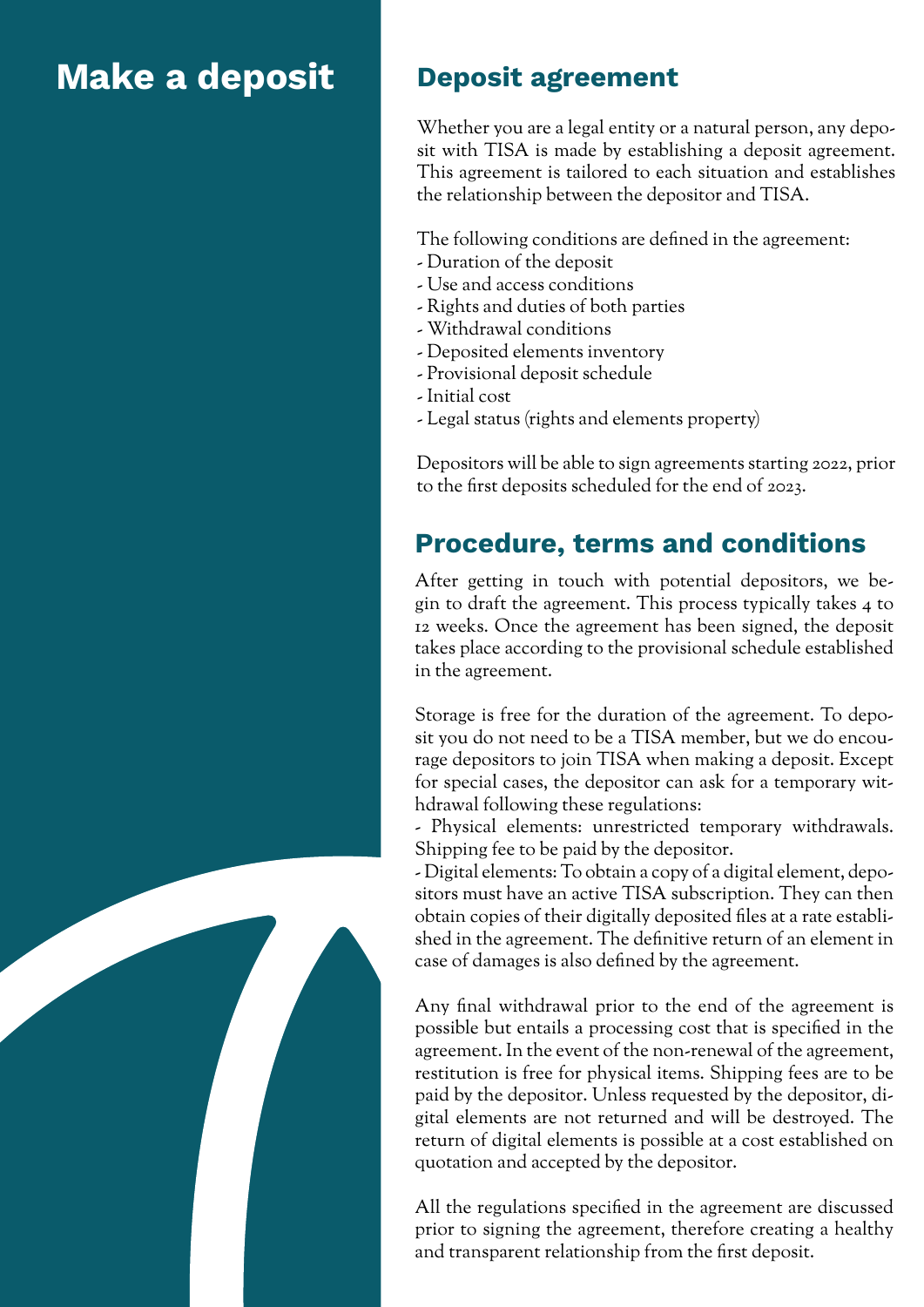## Make a deposit

### Status and rights attached

The agreement also establishes the potential rights attached to the elements, their nature and their owners.

If the depositor does not know the legal status of their elements, they can still deposit elements by allowing TISA to identify the rights attached to the elements.

Moreover, the depisor guarantees they rightfully own the elements they deposit. If the depositor cannot prove they rightfully own the material, we will solely accept a donation with a retention of title clause in case an existing owner was found.

## Use of the archives

The framework for the use of items in deposit is very clearly defined by the agreement. Each deposit is treated individually but varies according to the following categorization.

#### No exploitation

The depositor does not want their archives to be used. TISA only operates as a safe. Note that in this case no inventory or preservation work is done to the collections. Optional onsite use and consultation are possible.

#### Direct exploitation

The depositor wants a direct use of their archives to be made. TISA then carries out indexing, referencing and preservation work according to the objectives of the archive and its scientific council. TISA sells the archives on a commercial and non-commercial basis and acts as the depositor's agent. The financial terms are established in the agreement.

#### Indirect exploitation

The depositor wants an indirect use of their archives to be made. TISA plays a connecting role and forwards requests to the depositor. The financial and use conditions of the elements by the archive are established in the agreement.

It should be noted that the pace and choices of indexing, referencing, preservation, digitization are specific to TISA. Depositors will be charged after acceptance of a quote for all work carried out at their request.

Active TISA members benefit from special pricing.

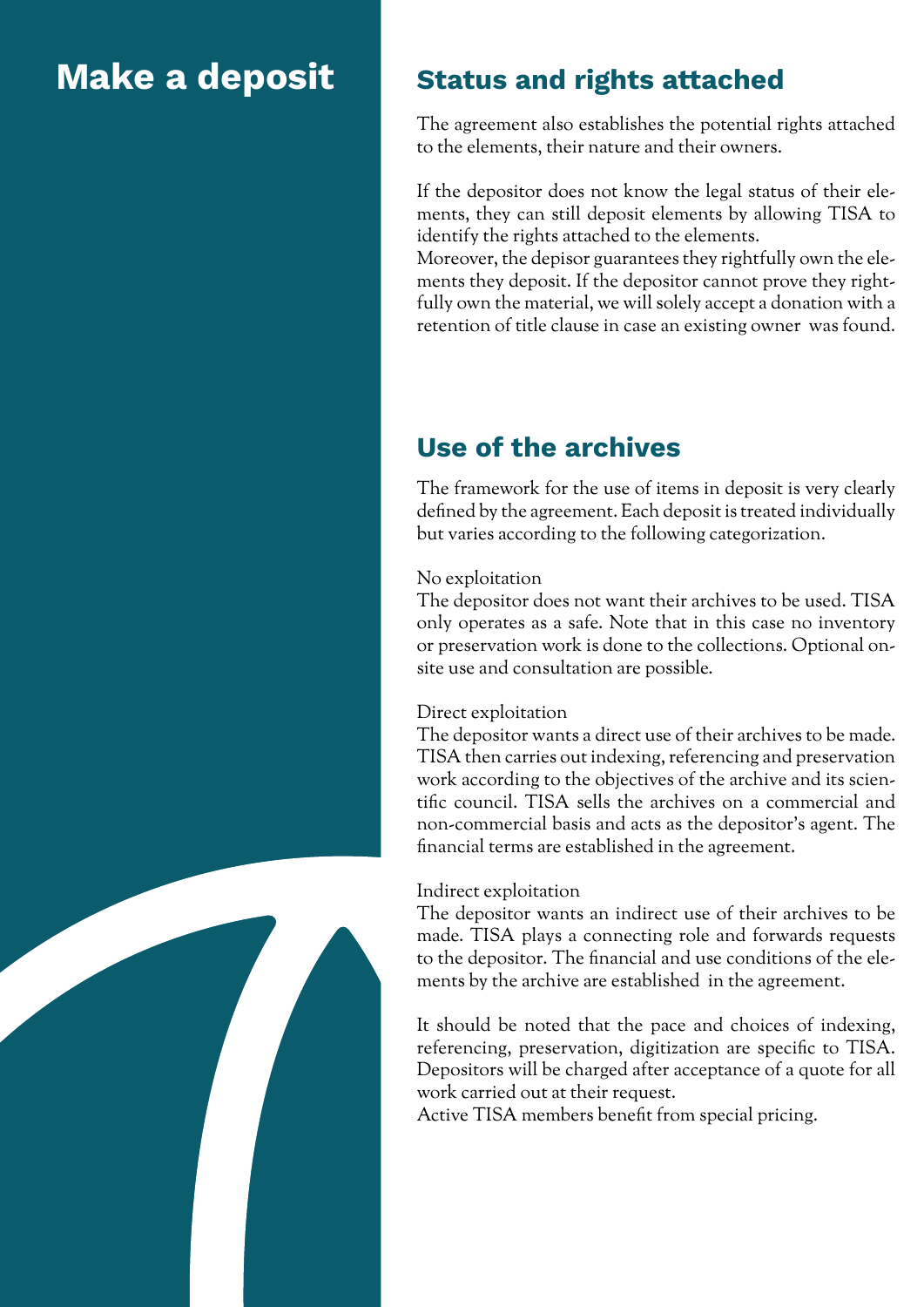# Make a deposit

## Donate your archives

## Anticipated deposit

TISA allows future depositors to sign an anticipated deposit agreement. If you wish to eventually deposit archives (after retiring, moving or following someone's passing), you can anticipate and negotiate the terms of your deposit agreement prior to these life events.

#### **Donations**

We accept donations for natural and legal persons. They can be partial donations (physical elements only) or full donations (with rights attached). The transfer of the attached rights follows a strict regulatory and legal framework (moral rights, etc.) and will therefore require in-depth legal work. A donation act is always drafted and signed by the depositor and the archive.

### Procedure, terms and conditions

After getting in touch with potential depositors, we begin to draft the agreement. This process typically takes 4 to 12 weeks. Once the agreement has been signed, the deposit takes place according to the provisional schedule established in the agreement.